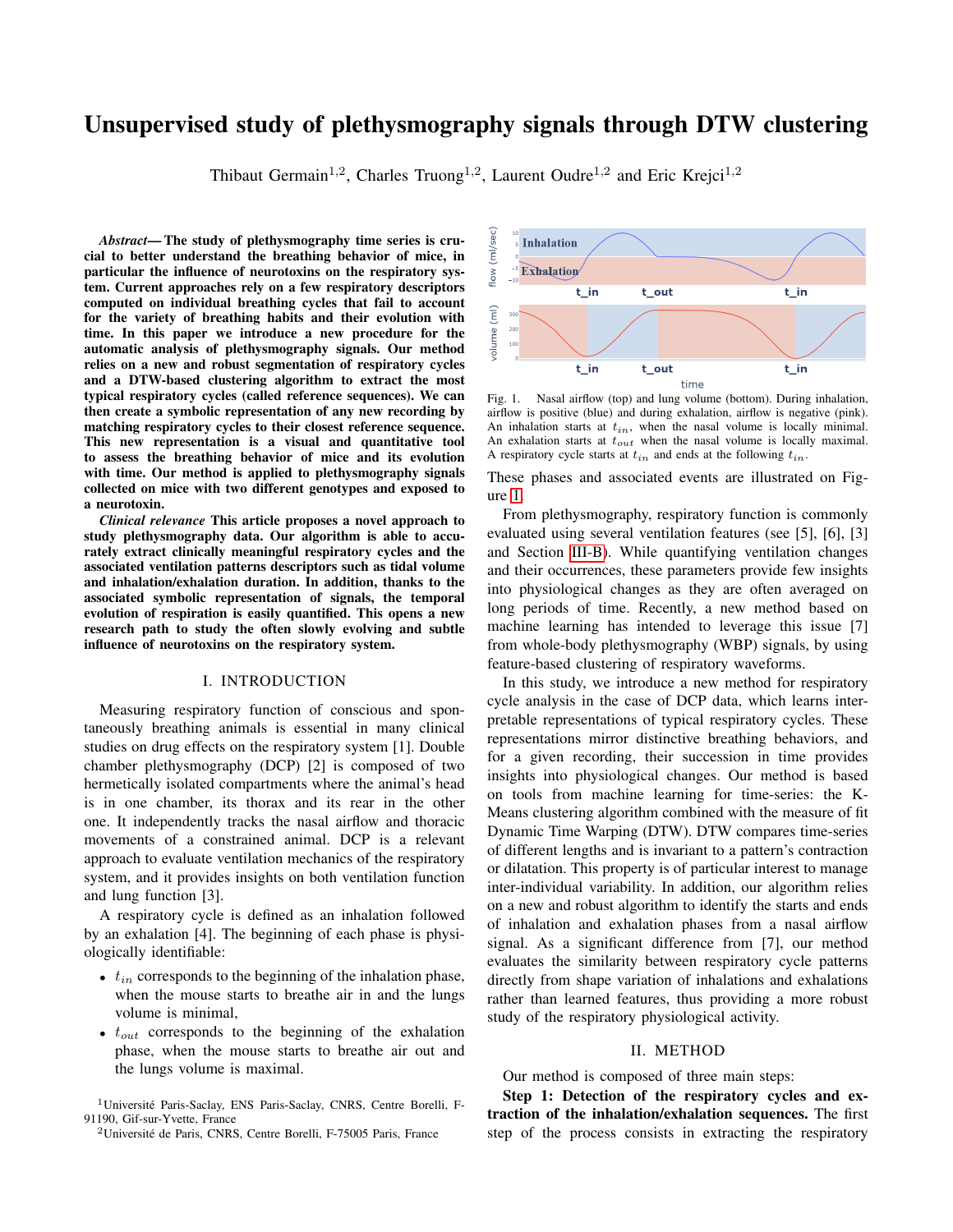cycles from the input data. Each cycle is composed of two phases: inhalation and exhalation. A segmentation algorithm isolates the two periods. In a nutshell, given a raw signal s, the first step of our method outputs a set of inhalation sequences  $\{s_{in}^{(1)},...,s_{in}^{(N_s)}\}$  and a set of exhalation sequences  $\{s_{out}^{(1)}, ..., s_{out}^{(N_s)}\}$ , where  $N_s$  is the total number of cycles observed in the original signal s.

Step 2: Computation of the reference sequences through an unsupervised clustering procedure. The second step consists in computing a small number of reference sequences from the sets of inhalation/exhalation sequences. The main idea behind this is to group sequences with common properties to highlight typical inhalation/exhalation behaviors. To that aim, a clustering algorithm (K-means) is used, combined with a measure of fit between signals that is able to compare sequences of different durations, namely the Time-Normalized DTW (TN-DTW), a robust variant of the DTW. The output of this step is a set of inhalation reference sequences  ${r_{in}}^{(1)}, r_{in}^{(2)}, \dots$  and a set of exhalation reference sequences  $\{r_{out}^{(1)}, r_{out}^{(2)}, \dots\}$ .

Step 3: Characterization and symbolization of new recordings based on the extracted reference sequences. Consider a new recording s'. The objective is to automatically characterize this recording using the reference sequences extracted in Step 2. First, the signal s' is segmented through the procedure already described in Step 1. Then, each of the  $N_{s'}$  inhalation/exhalation sequences detected in s ′ is assigned a symbol that represents the reference sequence that is closest considering the measure TN-DTW.

### <span id="page-1-1"></span>*A. Detection of the respiratory cycles and extraction of the inhalation/exhalation sequences*

As mentioned previously, nasal airflow suffers from noise, making current inhalation and exhalation phases detection methods unreliable. Inaccurate detection then leads to biased descriptors and eventually to false experiments conclusions. We propose an algorithm that looks for local minima and maxima of the nasal volume (instead of airflow). Let s denote a raw nasal airflow.

First, the lung volume  $v$  is computed from the nasal airflow s. This can be done by numerical integration:

$$
v_t := \left(\sum_{u=1}^t s_u\right) - (\hat{a}t + \hat{b})\tag{1}
$$

where  $\hat{a}, \hat{b} \in \mathbb{R}$  are such that  $\sum_t v_t = 0$  and  $\sum_t tv_t = 0$ . The affine function  $t \to \hat{a}t + \hat{b}$  removes the linear trend appearing during the integration process.

Next, the inhalation start times  $t_{in}$  and the exhalation start times  $t_{out}$  are identified using a peak-searching procedure that detects local minima, respectively maxima, of the nasal volume signal v. To ensure an alternation between inhalation and exhalation, the algorithm first searches for all local minima (corresponding to the starts of the inhalations) and then searches for the maxima between two consecutive local minima. Once all inhalation/exhalation start times  $t_{in}$  and  $t_{out}$  are extracted, the original nasal airflow signal s is split

into a set of inhalation sequences  $\{s_{in}^{(1)},...,s_{in}^{(N_s)}\}$  and a set of exhalation sequences  $\{s_{out}^{(1)},...,s_{out}^{(N_s)}\}$ , where  $N_s$  is the total number of cycles observed in the original signal s. The local minima search uses SciPy's [\(scipy.org\)](https://scipy.org/) implementation; in our setting, only local minima  $t_{in}$  with a prominence above 0.03 mL in a window of 2 seconds are kept.

## <span id="page-1-0"></span>*B. Computation of the reference sequences*

Provided a set of inhalation/exhalation sequences, K reference sequences are computed. Each represents a typical respiratory behavior. In the following,  $\mathcal{X} = \{ \mathbf{x}^{(1)}, \dots, \mathbf{x}^{(N)} \}$ denotes a set of sequences (either inhalation or exhalation) of potentially different durations.

*1) Clustering algorithm:* The K reference sequences from the set  $X$  are computed with the well-known unsupervised clustering procedure called K-Means. This algorithm creates K non-overlapping groups  $\{\mathcal{C}^{(1)}, \ldots, \mathcal{C}^{(K)}\}$ of sequences with common properties. Roughly, K-Means is a two-step iterative refinement technique that assigns each sequence to the closest current centroid and then updates each centroid with regard to the new assignments. A centroid is a reference sequence  $r^{(i)}$  which corresponds to the average sequence of the cluster  $C^{(i)}$ . Two crucial ingredients of the K-means algorithm are the measure of fit that is used to assign each sequence to a cluster and the procedure used to compute the reference sequences of each cluster. Although most publications usually use the Euclidean distance, this is not possible in our context since the sequences to cluster do not have the same duration. Also, the measure of fit must be invariant to some sequence properties: dilatation/contraction, amplitude offset, amplitude shift, time fluctuation, noise and outliers. For the experiments (Section [III\)](#page-2-1), the number of iterations of the K-means is set to 10.

*2) Preprocessing:* In order to be invariant to amplitude offset and shift, and to improve the robustness to outliers, all sequences are first centered to zero mean and scaled to unit variance. Then the discrete first order derivative is computed:

$$
\Delta x_t = \begin{cases}\n x_2 - x_1 & \text{if } t = 1, \\
\frac{(x_t - x_{t-1}) + ((x_{t+1} - x_{t-1})/2)}{2} & \text{for } t = 1, ...T - 1, \\
x_T - x_{T-1} & \text{if } t = T.\n\end{cases}
$$
\n(2)

*3) Time Normalized Dynamic Time Warping (TN-DTW):* At each iteration, the K-Means algorithm assigns each sequence to the closest centroid. The distance is computed using TN-DTW which is a variant of DTW [8]. Both measures are invariant to time fluctuation and can compare sequences of different durations. Unlike DTW, TN-DTW is not affected by the length of the sequences. The relationship between these measures is given by:

TN-DTW(
$$
\mathbf{x}, \mathbf{y}
$$
) =  $\frac{1}{\sqrt{m+n}}$ DTW( $\mathbf{x}, \mathbf{y}$ ) (3)

where  $\mathbf{x} \in \mathbb{R}^m$  and  $\mathbf{y} \in \mathbb{R}^n$ . DTW is computed in  $O(mn)$ in time and space using dynamic programming. Computation time is reduced by using a Sakoe-Chiba constraint that prunes the set of possible matchings between samples [8]. This constraint is set to 20ms in the remaining of the article.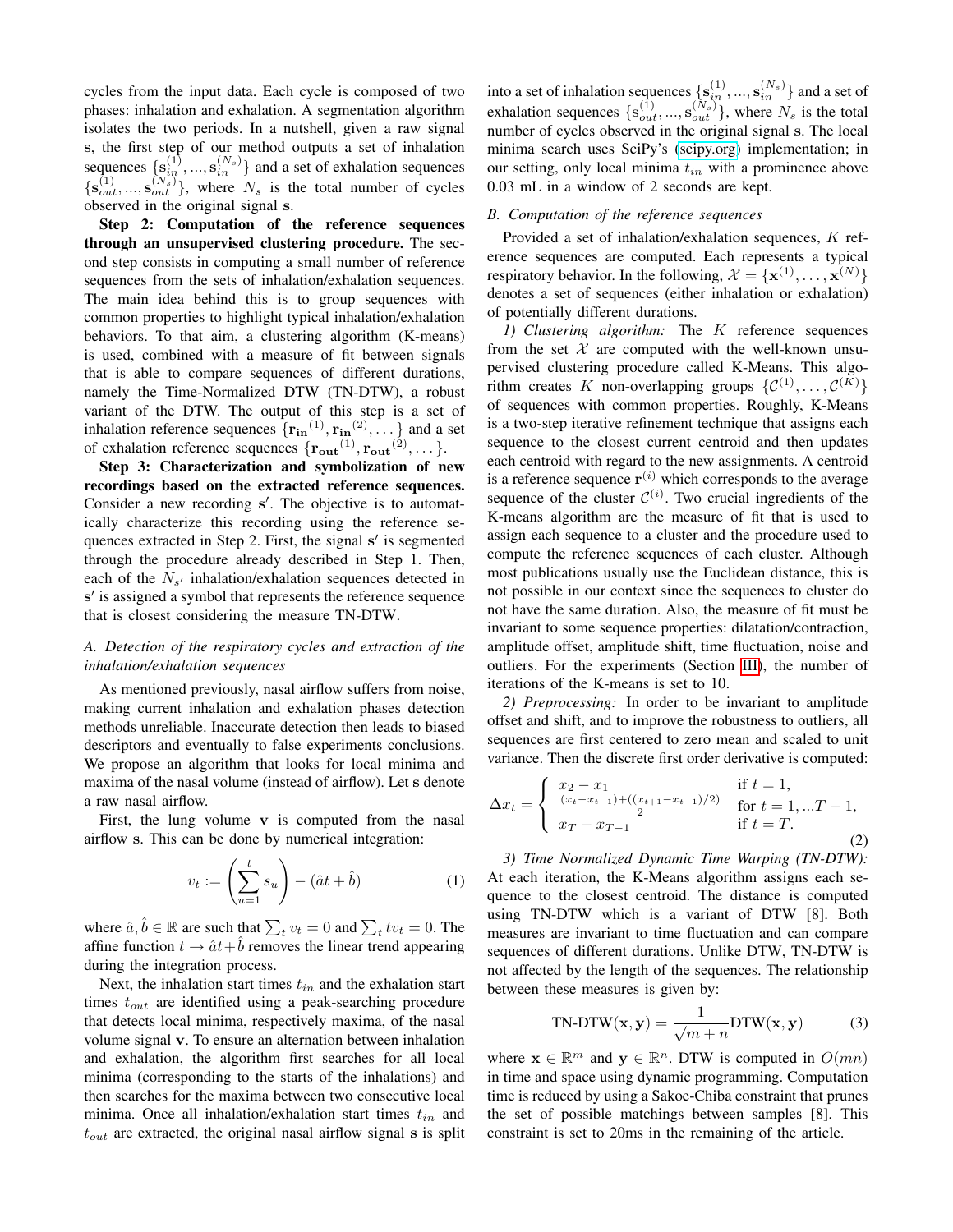Intuitively, TN-DTW considers as highly similar (almost zero distance) two sequences of a given phenomenon occurring at different speeds. This property is of particular interest for our problem since some mice may inhale or exhale faster than others. To do so, TN-DTW finds an optimal mapping between a query sequence and a referent sequence by locally stretching or contracting the time axis. TN-DTW outputs the time normalized cumulative sum of the mapping pairwise distances. In addition to invariance to amplitude, shift and offset, the combination of the pre-processing and TN-DTW ensures robustness against time fluctuation, noise and outliers.

*4) Time-series averaging:* Finding an average sequence is an important sub-routines of K-Means algorithm. Indeed, the quality of each cluster is highly dependent on the quality of its centroid [9]. At each iteration, all sequences in the data set X are assigned to their closest centroids  $\{r^{(1)}, \ldots, r^{(K)}\}.$ Then, each centroid is updated with the average of its assigned sequences, computed as follows.

For any set  $\{x'(1), \ldots, x'(N')\}$  of N' sequences, the average, with respect to the TN-DTW, is the solution of the following optimization problem:

<span id="page-2-2"></span>
$$
\underset{\mathbf{y} \in \mathbb{R}^L}{\text{argmin}} \frac{1}{N'} \sum_{i=1}^{N'} \text{TN-DTW}^2(\mathbf{y}, \mathbf{x}'^{(i)})
$$
(4)

where  $L > 0$  is the average duration of the sequences  $\mathbf{x}'^{(i)}$ .

Accurately and efficiently solving Problem [4](#page-2-2) is not trivial. Traditional averaging methods cannot deal with the nonlinear mapping between sequences of potentially different durations. A recent work [10] uses the subdifferentiability property of the function to optimize to develop a stochastic subgradient descent algorithm (S-DBA). For a trade-off between accuracy and speed, we implemented a batch version of S-DBA called BS-DBA.

#### *C. Characterization and symbolization of new recordings*

For a new recording s', we first perform the segmentation process described in Section [II-B](#page-1-0) in order to extract the inhalation/exhalation sequences. Then, we use a 1-NN (nearest neighbor) algorithm to assign each sequence to the reference sequence, which is the closest to it, in the sense of the TN-DTW measure. This procedure yields a symbolic representation of s ′ , where each respiratory cycle is replaced by a symbol composed of a letter (which specifies the type of inspiration) and a number (which specifies the type of expiration).

#### III. RESULTS AND DISCUSSION

## <span id="page-2-1"></span>*A. Data*

Our method is applied on a subset of data from an experiment that studies the impact of some neurotoxins (acetylcholinesterase (AChE) inhibitor) on the respiratory system of mice [5]. Mice of different genotypes were exposed to different AChE inhibitors. For each mouse, the manipulation was as follows:

- 1) Phase 1: The mouse is placed in a DCP for approximately 15 minutes to serve as a baseline.
- 2) Phase 2: The mouse is removed from the DCP and exposed to AChE inhibitor.
- 3) Phase 3: The mouse is placed back into the DCP and its breathing was recorded for 35 minutes.

Adult male and female mice were maintained on a mixed B6D2 genetic background. Before starting any experiment, they were housed for 7 days, in an environment maintained at  $23 \pm 0.5$  °C, 38-41% humidity, under a 12-hour light/dark cycle, with light provided between 7 am and 7 pm. All experiments were performed in accordance with the Council of European Committees Directive (86/609/EEC) and were approved by the Paris Descartes University Ethics Committee for Animal Experimentation (CEEA34.EK/AGC/LB.111.12).

In this study, a total of 12 mice, 6 wild type (WT) and 6 with Colq KO (COLQ) genotype [11] are selected. All were exposed to the same AChE inhibitor: physostigmine. The train set is composed of 5 WT and 5 COLQ. The remaining is used as a test set for symbolization. All recordings are sampled at 2000Hz and only parts corresponding to Phases 1 and 3 of the manipulation are considered. The training set is composed of 4000 respiratory cycles: 200 from Phase 1 and 200 from Phase 3 are randomly sampled for each mouse. Respiratory cycles are detected with our procedure, see Section [II-A.](#page-1-1)

# <span id="page-2-0"></span>*B. Description of the reference inhalation/exhalation sequences*

For all experiments, the number of reference sequences is 5 for both inhalation and exhalation sequences. Figure [2-](#page-3-0)a and Figure [2-](#page-3-0)b display the learned reference sequences for the inhalation and exhalation phases, respectively. As well as a letter or a number, a unique color is attributed to each cluster/references sequence. The length of each reference sequence is set to the average length of sequences within the associated cluster. Additionally, each reference sequence is scaled by the average standard deviation of sequences within the associated cluster. Each inhalation/exhalation cluster is described with common respiratory pattern descriptors to complete the analysis. To ease comparison, we used polar plots for visualization (Figure [2-](#page-3-0)c / Figure [2-](#page-3-0)d) and the descriptor data set is normalized before averaging for each cluster. All following descriptors are widely used in the literature [3]:

- Inhalation/exhalation time (Ti/Te, s): inhalation/exhalation duration,
- Peak inhalation/exhalation flow (Pif/Pef  $ml/s$ ) : maximum/minimum flow during the inhalation/exhalation,
- Nasal tidal/exhalation volume  $(NTV/NEV, ml)$ : nasal volume of air inhaled/exhaled during inhalation/exhalation,
- Active inhalation/exhalation (AI/AE, s): duration of the period which starts when the flow reaches 5% of the Pif/Pef and ends at the beginning of the next exhalation/inhalation,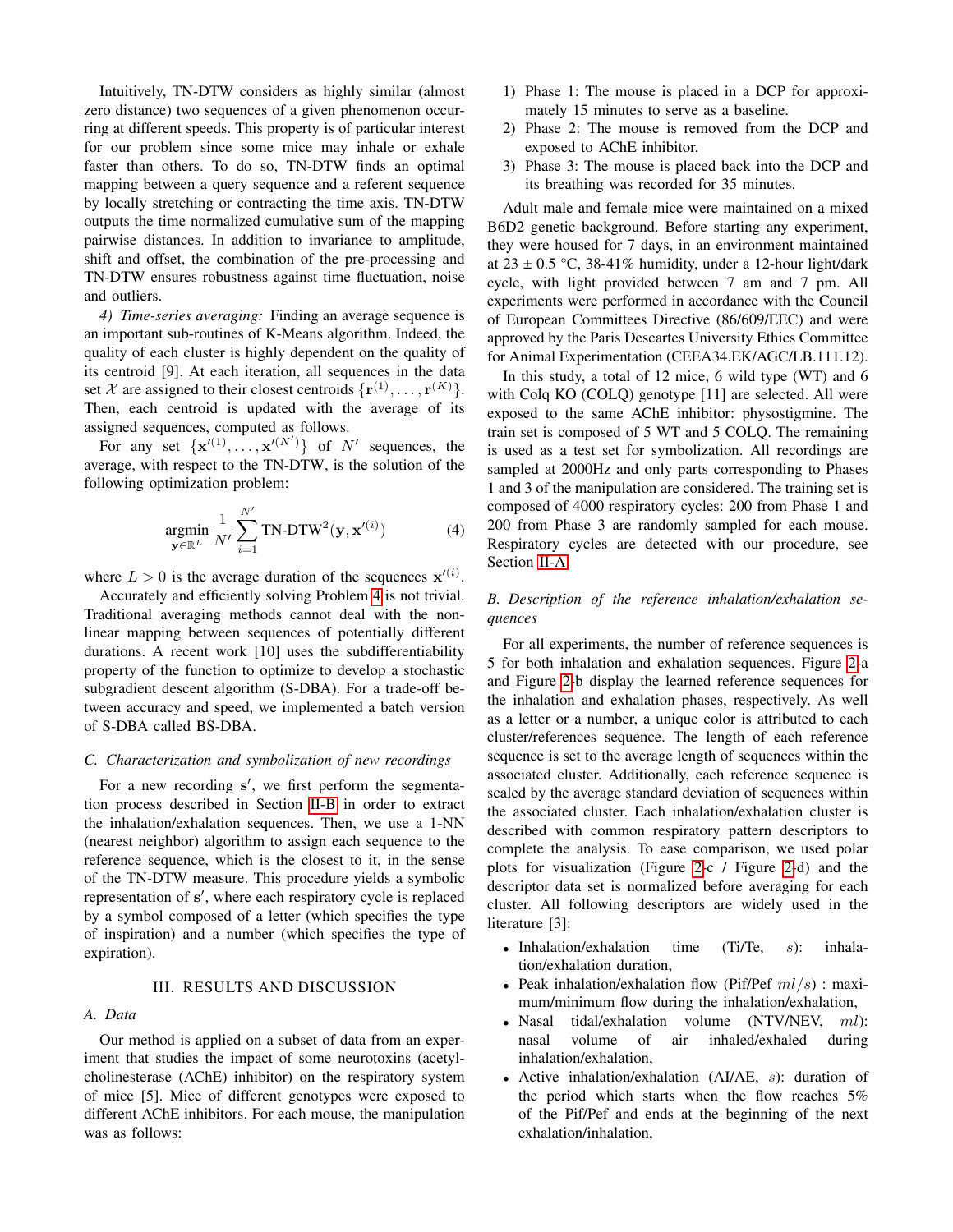

<span id="page-3-0"></span>Fig. 2. Nasal airflow of the learned inhalation reference sequences (a) and exhalation reference sequences (b). (c) Inhalation cluster polar plot. (d) Exhalation cluster polar plot. Inhalation descriptors: active inhalation (AI), end exhalation pause (EEP), nasal tidal volume (NTV), peak inspiration flow (Pif), inhalation time (Ti). Exhalation descriptors: active exhalation (AE), end inhalation pause (EIP), nasal exhalation volume (NEV), peak exhalation flow (Pef), exhalation time (Ti).

• End inhalation/exhalation pause (EIP/EEP, s): duration of the period between the inhalation/exhalation start and active inhalation/exhalation start.

As shown on Figure [2-](#page-3-0)a, the learned inhalation reference sequences exhibit different behaviors. This fact is confirmed by the respiratory descriptors (Figure [2-](#page-3-0)c). For instance, Sequence D stands out when looking at both the graph and the descriptors. Indeed, it has a longer duration (0.25s) with a low airflow at the beginning and a maximum at the end, and has the largest Ti, EEP and Pif. (Recall that a low airflow means that the mouse has trouble breathing.) In contrast, Sequence C is shorter (less than 0.2s) but reaches its maximum faster and airflow remains high for most of the sequence. This is in accordance with the fact that it has in the largest NTV (inhaled volume) and AI (active inhalation) of all learned sequences. Sequence B is also striking (compared to sequences of same duration such as  $A$  and  $E$ ) as it has a low airflow and reaches its maximum at the end, similarly to Sequence D. Unsurprisingly, the associated NTV is the lowest of the learned sequences. As for the exhalation sequences, two groups of reference sequences can be seen on Figure [2-](#page-3-0)b: those with a long pause (very low airflow) at the beginning (Sequences 2 and 3) and those without (1, 3, and 5). The classical respiratory descriptors (Figure [2-](#page-3-0)d) cannot discriminate easily the two groups. They only notice that Sequences 2 and 3 are longer, but do not highlight the pause. To conclude, most of the learned reference sequences are associated with distinct behaviors according to the usual descriptors. Nevertheless, a few are not clearly distinguished by the descriptors, while our algorithm classify them as different, yielding a richer range of behaviors which the respiratory descriptors cannot describe.

## *C. Relevance of the symbolization process*

Figure [3](#page-4-0) provides a visualization of symbolic representation before and after drug injection for all mice present in the data set. For the sake of conciseness, only 10 minutes are displayed for Phase 1, and up to 25 minutes for Phase 3. Each bi-colored line is one mouse symbolization, where the upper line corresponds to the inhalations (warm colors) and the lower line to the exhalations (cold colors).

Such visualization allows for an overall understanding of the diversity of breathing behaviors and changes in breathing dynamics when facing stressors. In this experiment, Figure [3](#page-4-0) shows, for instance, that each learned reference sequence is predominant for a specific genotype before or after drug injection.

Before injection, the breathing behavior of COLQ mice is characterized by the absence of pause: the respiratory cycle C5 is predominant. Sequence C suggests a healthy inhalation: the volume of air inhaled is optimal (large NTV) while the effort is minimum (small Pif). After injection, C degrades to an alternation between periods of mostly B sequences and others of mostly D sequences. Both B and D suggest difficulties to inhale: B has a short duration (Ti) and a small inhalation volume (NTV), meaning that the mouse inhales superficially, and  $D$  has a long duration (Ti) and a pause before inhalation (EEP). Several physiological phenomena can cause such a behavior, e.g. a blocked diaphragm. After injection, exhalation Sequences 1 and 3 become frequent. Both have a short duration (Te), and a small exhalation volume (NEV) compared to 5. Sequence 3 is prevalent for one mouse after injection  $(5<sup>th</sup> COLQ$  mouse). The clustering algorithm has caught an individual behavior that is characteristic of this mouse.